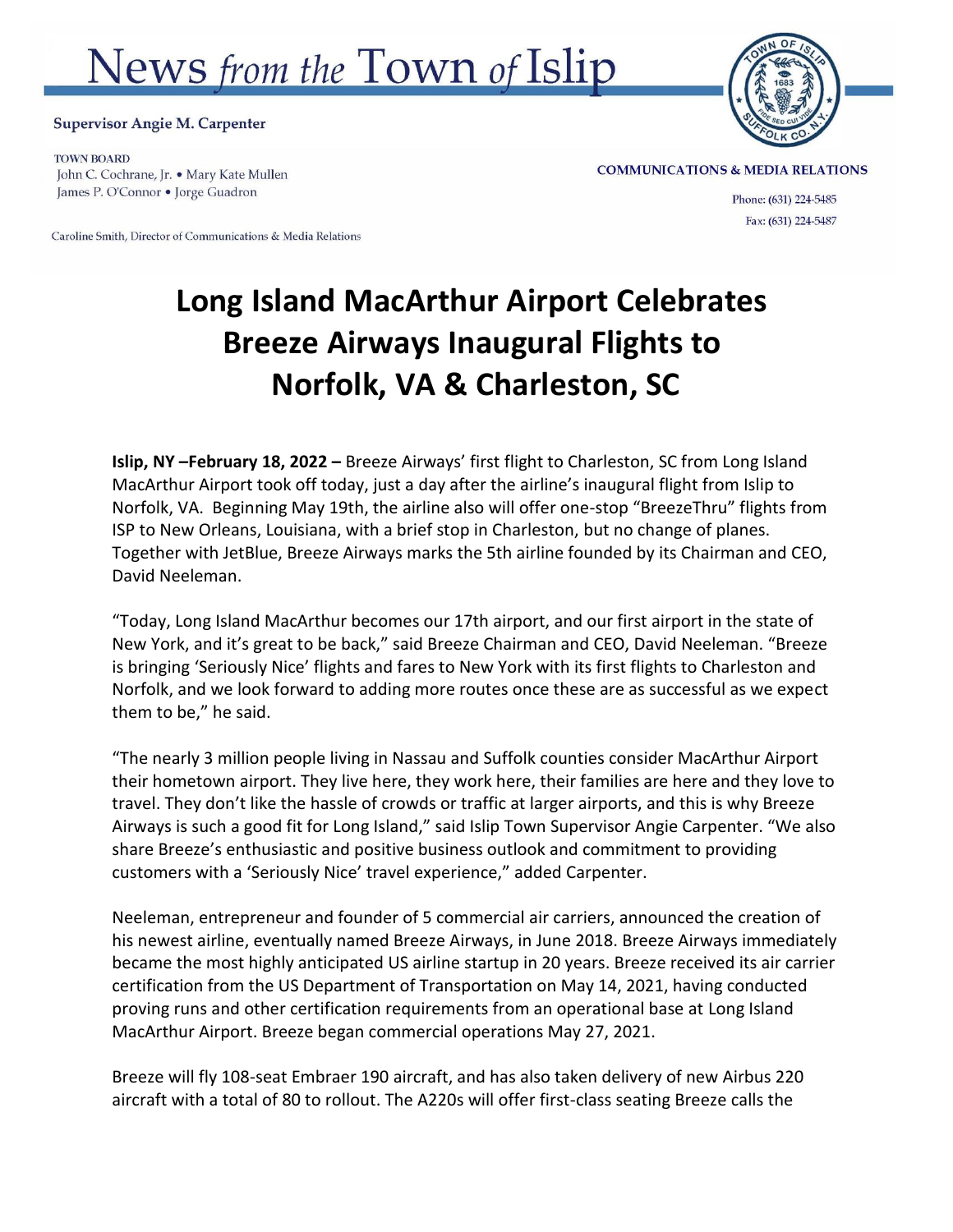"Nicest" product. Breeze is offering four weekly round-trip flights serving Islip to Norfolk, VA. The first Norfolk flight departed Long Island MacArthur Airport yesterday, with flights on Thursdays, Fridays, Sundays and Mondays. Breeze will fly three weekly round-trips on Mondays, Wednesdays, and Fridays. Beginning May 5, Breeze will increase the number of weekly flights to Charleston to four with a weekly Thursday trip. Fares will start at \$39 one-way.

"Long Island MacArthur Airport is helping lead this region into a time of greater economic prosperity. As part of the 2021 bipartisan infrastructure package, I secured over \$21.5 million for MacArthur Airport," said US Senator Chuck Schumer. "Breeze Airways will increase convenient travel options for Long Islanders, and I congratulate Supervisor Angie Carpenter, Airport Commissioner Shelley LaRose-Arken and her team, County Executive Steve Bellone, Breeze Airways, and my friend David Neeleman, for bringing new service to and from MacArthur. This is an important development for Islip, Suffolk County, and all of Long Island," he added.

"As I've said before, you cannot have a great region like Long Island, without having a great regional airport, and the continued expansion of McArthur makes that possible," said Suffolk County Executive Steve Bellone. "Not only will the addition of Breeze Airways help Long Islanders who are in need of a vacation conveniently save time and money, but it will also generate more business and bring more travelers right here to Suffolk County. I am thrilled to welcome CEO David Neeleman and Breeze Airways to the Town of Islip."

"MacArthur Airport is uniquely situated in the largest metro market in the country, and just 50 miles from New York City with a Long Island Rail Road station adjacent to the airfield," said Airport Commissioner Shelley LaRose-Arken. "Breeze's concept of getting leisure travelers to their destination twice as fast and for half the money means a lot of people will get to have a much-needed 'Nice' vacation right from their hometown airport to beautiful places like Charleston and Norfolk," she added.

"MacArthur Airport is a source of opportunity and job creation for Suffolk County, and we are excited to welcome Breeze Airways to Long Island and David Neeleman back to New York," said Mitch Pally, CEO, Long Island Builders Institute and Chairman, Long Island MacArthur Airport Advisory Board. "It reveals a lot about the reputation and hard work of MacArthur Airport that we're here today, and we are thrilled to welcome Breeze Airways to Long Island," he added.

"The determination and innovation of Islip Town Supervisor Angie Carpenter and Airport Commissioner Shelley LaRose-Arken shines light on why David Neeleman is returning to New York aviation via Long Island," said Kevin Law, NYS Economic Development LI Region co-chair.

"HIA-LI will be working closely with Long Island MacArthur Airport to generate additional interest in existing and future air service, and to promote that service widely in the business community," said Joe Campolo, HIA-LI Past Board Chairperson and Managing Partner at Campolo, Middleton & McCormick, LLP. "There is a great deal of enthusiasm and support in the Long Island business community for MacArthur Airport. We intend to harness that. People want